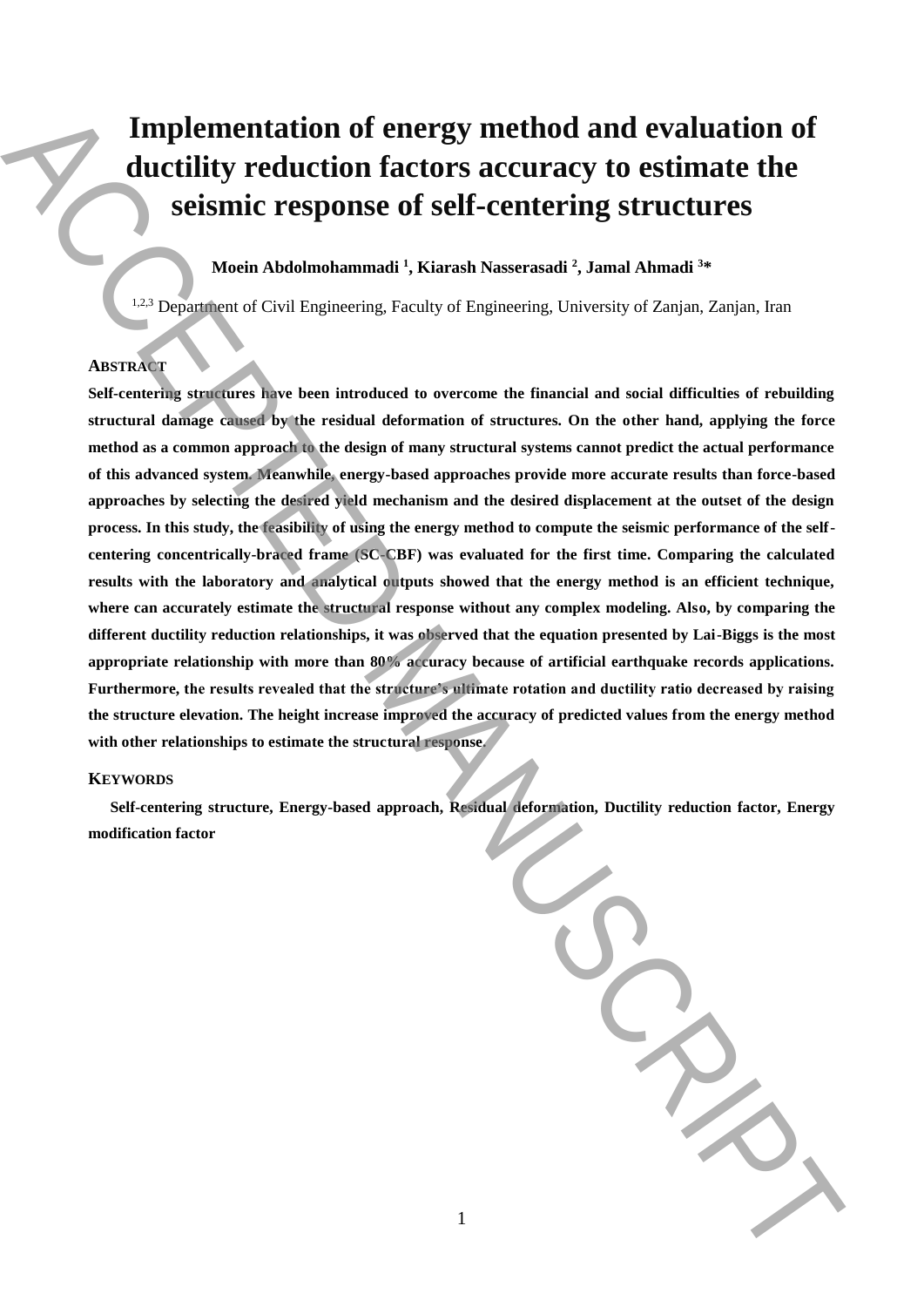## **1. Introduction**

Self-centering (SC) structures proposed by Roke et al. [1] and developed by other researchers can considerably reduce the damage caused by seismic forces. The utilized cables with different configurations cause these structures to return to their original state after unloading. In most previous studies, the design concept of SC structures was based on applying a constant behavior factor without considering the dimensions and location of these structural elements. Therefore, more attempts should be conducted to assess the induced forces in these advanced structures more accurately for design purposes and to overcome this restriction. On the other hand, the performance-based design approach (energy method), by selecting the desirable behavioral mechanism and target drift, has been appropriately utilized to calculate the magnitude of the internal forces of different structural systems. Accordingly, the energy method's capability to estimate SC-CBF structures' response has been investigated in this study. The equality of the external work with internal work in the target drift is the primary principle of the energy-based approaches to analyzing the structural systems. In this method, to consider the energy dissipation due to hysteresis of ductile members, the total input energy should be modified by the energy modification factor. In this paper, four SC-CBF structures have been analyzed using this method to evaluate the feasibility of the energy method application in the analysis of SC structures. Also, to calculate the ductility reduction factor (Rμ), in addition to the Newmark-Hall relation [2], the proposed relations by Nassar and Krawinkler [3], Miranda and Bertero [4], Lai and Biggs [5], Riddell et al. [6], and Lee et al. [7] were used and assessed. I. Introduction,  $\frac{1}{2}$  Containing the control of the second in the second in the second in the second in the second in the second in the second in the second in the second in the second in the second in the second in

## **2. Methodology**

In this section, the feasibility application of the energy method for the analysis of SC structures is reviewed. For this purpose, this concept was initially implemented to analyze a three-story structure tested previously by Gupta and Krawinkler [8]. In the following, by introducing the principles of the energy method in the form of a multi-step process, the seismic response of three structures with different elevations under eleven modified records have been considered and reviewed. Also, in this article, the accuracy of the proposed method has been assessed by applying various existing equations for calculating the ductility reduction factor.

## **2.1. Energy method for analysis of SC structures**

In the energy-based design methods, the base shear and forces of the structural members are calculated by equating the internal work and the external work in the target drift under the desirable yield mechanism of the structure [9] (eq. 1).

$$
E_e + E_p = \frac{1}{2} \gamma m S_v^2 = \frac{1}{2} \gamma m (\frac{T}{2\pi} S_a g)^2
$$
 (1)

Where  $\gamma$  is the energy modification factor and is obtained from equation 2.

$$
\gamma = \frac{2\mu_s - 1}{R_\mu^2} \tag{2}
$$

## **2.1. Energy method implementation in SC-CBF structure**

The energy technique steps to analyze the SC structures are discussed in this section. First, a three-story SC-CBF structure (Fig. 1a) is appointed to evaluate the accuracy of the energy approach. For this destination, the rotation of the frame was computed by the energy method employing five proposed relationships for Rμ and compared with the test result according to cited steps in Fig. 1b.





According to Fig. 1b, considering the frame uplift (Fig. 1a) and the behavioral mechanism of the structure, the ultimate rotation of the structure was calculated to analyze structures by energy method. In the following, the calculated rotation is compared with the declared test results [8] to evaluate the accuracy of the energy method.

#### **3. Results and Discussion**

The selected SC-CBF structures were analyzed by implementing the energy method, and the results are